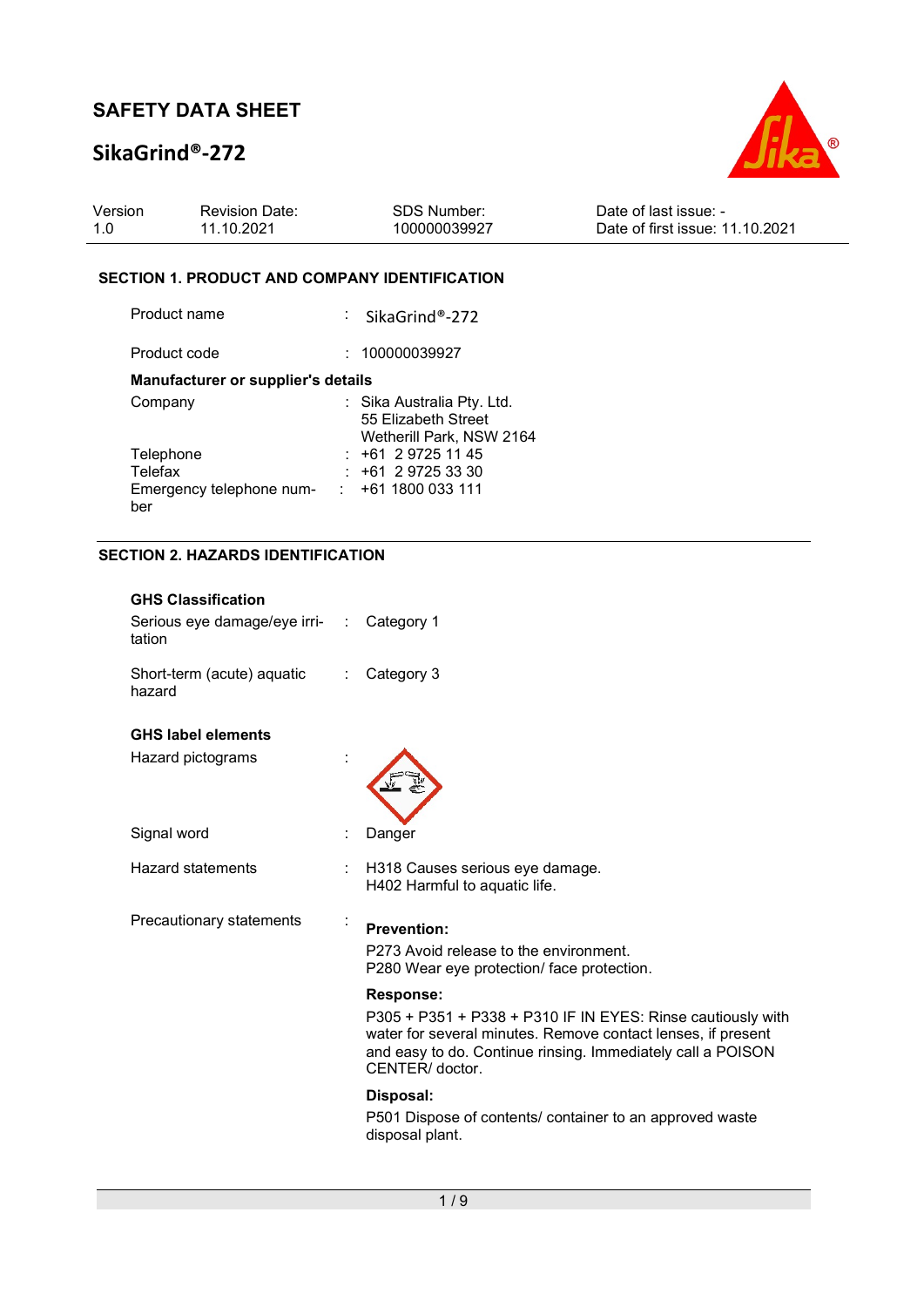# SikaGrind®-272



| Version | <b>Revision Date:</b> | SDS Number:  | Date of last issue: -           |
|---------|-----------------------|--------------|---------------------------------|
|         | 11.10.2021            | 100000039927 | Date of first issue: 11.10.2021 |

### Other hazards which do not result in classification

None known.

## SECTION 3. COMPOSITION/INFORMATION ON INGREDIENTS

Substance / Mixture : Mixture

**Components** 

| CAS-No.        | Concentration (% w/w) |
|----------------|-----------------------|
| 102-71-6       | $>= 10 - 530$         |
| $122 - 20 - 3$ | $>= 10 - 30$          |
| 64-19-7        | $>= 5 - 10$           |
| $111 - 42 - 2$ | $>= 3 - 10$           |
|                |                       |

#### SECTION 4. FIRST AID MEASURES

| General advice                                                    |   | Move out of dangerous area.<br>Consult a physician.<br>Show this safety data sheet to the doctor in attendance.                                                                                                                                                                                                         |
|-------------------------------------------------------------------|---|-------------------------------------------------------------------------------------------------------------------------------------------------------------------------------------------------------------------------------------------------------------------------------------------------------------------------|
| If inhaled                                                        |   | Move to fresh air.<br>Consult a physician after significant exposure.                                                                                                                                                                                                                                                   |
| In case of skin contact                                           |   | Take off contaminated clothing and shoes immediately.<br>Wash off with soap and plenty of water.<br>If symptoms persist, call a physician.                                                                                                                                                                              |
| In case of eye contact                                            |   | Small amounts splashed into eyes can cause irreversible tis-<br>sue damage and blindness.<br>In the case of contact with eyes, rinse immediately with plenty<br>of water and seek medical advice.<br>Continue rinsing eyes during transport to hospital.<br>Remove contact lenses.<br>Keep eye wide open while rinsing. |
| If swallowed                                                      |   | Clean mouth with water and drink afterwards plenty of water.<br>Do not give milk or alcoholic beverages.<br>Never give anything by mouth to an unconscious person.                                                                                                                                                      |
| Most important symptoms<br>and effects, both acute and<br>delayed | ÷ | No known significant effects or hazards.<br>Excessive lachrymation<br>See Section 11 for more detailed information on health effects<br>and symptoms.<br>Causes serious eye damage.                                                                                                                                     |
| Notes to physician                                                |   | Treat symptomatically.                                                                                                                                                                                                                                                                                                  |

### SECTION 5. FIREFIGHTING MEASURES

|  | Suitable extinguishing media : Use extinguishing measures that are appropriate to local cir- |
|--|----------------------------------------------------------------------------------------------|
|  | cumstances and the surrounding environment.                                                  |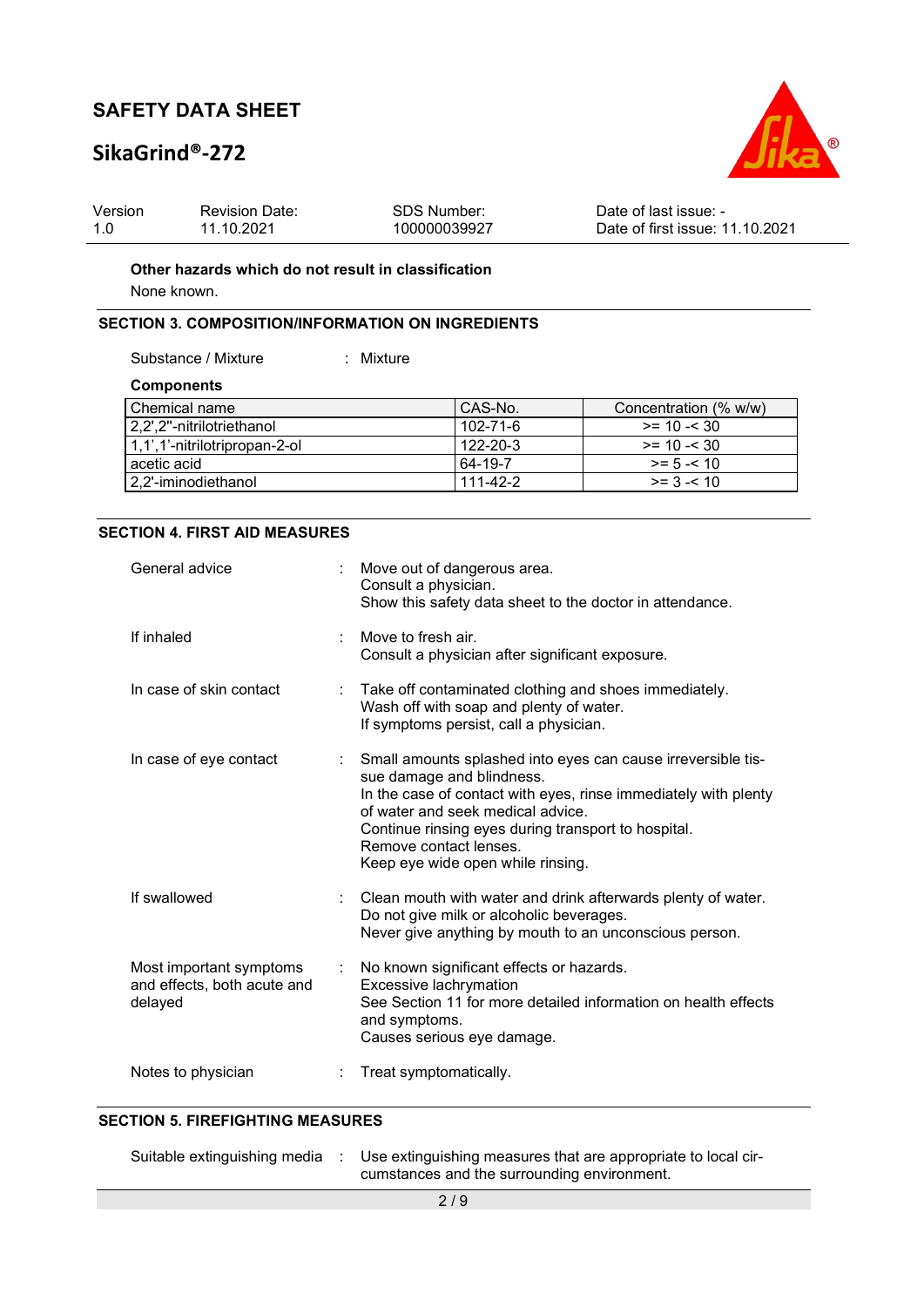# SikaGrind®-272



| Version<br>1.0                         | <b>Revision Date:</b><br>11.10.2021                                             |                | SDS Number:<br>100000039927                                                                                                                                    | Date of last issue: -<br>Date of first issue: 11.10.2021 |  |
|----------------------------------------|---------------------------------------------------------------------------------|----------------|----------------------------------------------------------------------------------------------------------------------------------------------------------------|----------------------------------------------------------|--|
|                                        | Hazardous combustion prod-<br>ucts                                              | $\sim$ 10      | No hazardous combustion products are known                                                                                                                     |                                                          |  |
|                                        | Specific extinguishing meth-<br>ods                                             | $\mathbb{Z}^n$ | Standard procedure for chemical fires.                                                                                                                         |                                                          |  |
|                                        | Special protective equipment :<br>for firefighters                              |                | In the event of fire, wear self-contained breathing apparatus.                                                                                                 |                                                          |  |
|                                        | <b>SECTION 6. ACCIDENTAL RELEASE MEASURES</b>                                   |                |                                                                                                                                                                |                                                          |  |
|                                        | Personal precautions, protec- :<br>tive equipment and emer-<br>gency procedures |                | Use personal protective equipment.<br>Deny access to unprotected persons.                                                                                      |                                                          |  |
|                                        | Environmental precautions                                                       |                | Do not flush into surface water or sanitary sewer system.<br>If the product contaminates rivers and lakes or drains inform<br>respective authorities.          |                                                          |  |
|                                        | Methods and materials for<br>containment and cleaning up                        |                | Soak up with inert absorbent material (e.g. sand, silica gel,<br>acid binder, universal binder, sawdust).<br>Keep in suitable, closed containers for disposal. |                                                          |  |
| <b>SECTION 7. HANDLING AND STORAGE</b> |                                                                                 |                |                                                                                                                                                                |                                                          |  |
|                                        | Advice on protection against<br>fire and explosion                              |                | Normal measures for preventive fire protection.                                                                                                                |                                                          |  |
|                                        | Advice on safe handling                                                         |                | Avoid exceeding the given occupational exposure limits (see<br>section 8).<br>Do not get in eyes, on skin, or on clothing.                                     |                                                          |  |

|                             | Follow standard hygiene measures when handling chemical<br>products                                                                                                                                                   |
|-----------------------------|-----------------------------------------------------------------------------------------------------------------------------------------------------------------------------------------------------------------------|
| Hygiene measures            | Handle in accordance with good industrial hygiene and safety<br>÷<br>practice.<br>When using do not eat or drink.<br>When using do not smoke.<br>Wash hands before breaks and at the end of workday.                  |
| Conditions for safe storage | Keep container tightly closed in a dry and well-ventilated<br>place.<br>Containers which are opened must be carefully resealed and<br>kept upright to prevent leakage.<br>Store in accordance with local regulations. |

plication area.

For personal protection see section 8.

Smoking, eating and drinking should be prohibited in the ap-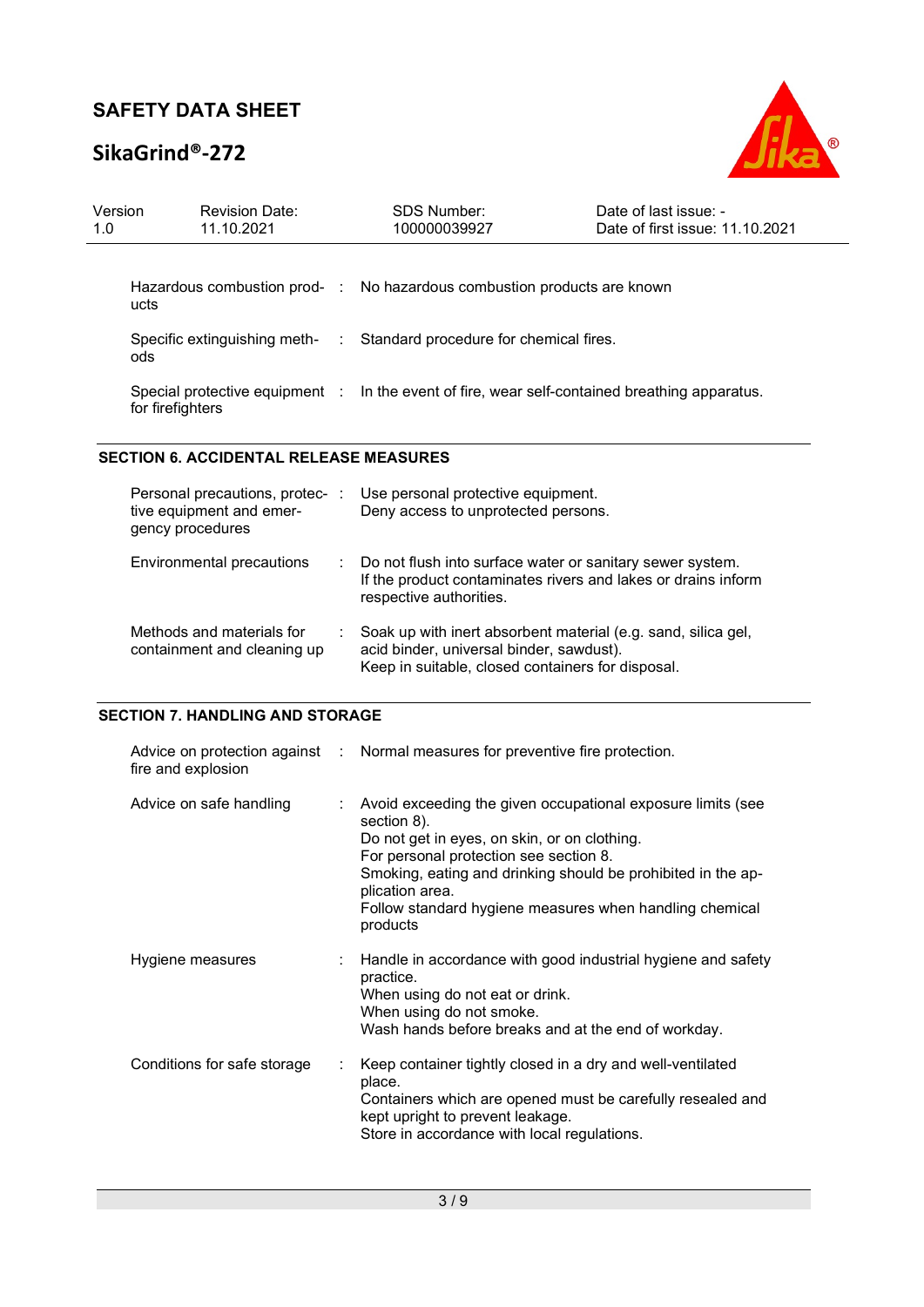# SikaGrind®-272



| Version | <b>Revision Date:</b> | SDS Number:  | Date of last issue: -           |
|---------|-----------------------|--------------|---------------------------------|
| 1.0     | 11.10.2021            | 100000039927 | Date of first issue: 11.10.2021 |

### SECTION 8. EXPOSURE CONTROLS/PERSONAL PROTECTION

## Components with workplace control parameters

| Components                          | CAS-No.                                                                                                                                                                                                                                                                                                                  | Value type<br>(Form of<br>exposure)    | Control parame-<br>ters / Permissible<br>concentration       | <b>Basis</b> |
|-------------------------------------|--------------------------------------------------------------------------------------------------------------------------------------------------------------------------------------------------------------------------------------------------------------------------------------------------------------------------|----------------------------------------|--------------------------------------------------------------|--------------|
| 2,2',2"-nitrilotriethanol           | 102-71-6                                                                                                                                                                                                                                                                                                                 | <b>TWA</b>                             | $5 \text{ mg/m}$                                             | AU OEL       |
|                                     |                                                                                                                                                                                                                                                                                                                          | <b>Further information: Sensitiser</b> |                                                              |              |
| acetic acid                         | 64-19-7                                                                                                                                                                                                                                                                                                                  | <b>TWA</b>                             | 10 ppm<br>25 mg/m3                                           | AU OEL       |
|                                     |                                                                                                                                                                                                                                                                                                                          | <b>STEL</b>                            | 15 ppm<br>37 mg/m3                                           | AU OEL       |
| 2,2'-iminodiethanol                 | $111 - 42 - 2$                                                                                                                                                                                                                                                                                                           | <b>TWA</b>                             | 3 ppm<br>$13$ mg/m $3$                                       | AU OEL       |
| Appropriate engineering<br>controls | vent exposure to vapours.                                                                                                                                                                                                                                                                                                |                                        | Use adequate ventilation and/or engineering controls to pre- |              |
| Personal protective equipment       |                                                                                                                                                                                                                                                                                                                          |                                        |                                                              |              |
| Respiratory protection              | In case of inadequate ventilation wear respiratory protection.<br>Respirator selection must be based on known or anticipated<br>exposure levels, the hazards of the product and the safe<br>working limits of the selected respirator.                                                                                   |                                        |                                                              |              |
| Hand protection                     | Chemical-resistant, impervious gloves complying with an<br>approved standard should be worn at all times when handling<br>chemical products if a risk assessment indicates this is nec-<br>essary.<br>Follow AS/NZS 1337.1<br>Recommended: Butyl rubber/nitrile rubber gloves.<br>Contaminated gloves should be removed. |                                        |                                                              |              |
| Eye protection                      | Safety goggles                                                                                                                                                                                                                                                                                                           |                                        |                                                              |              |
| Skin and body protection            | clothing, long trousers)<br><b>Follow AS 2210:3</b>                                                                                                                                                                                                                                                                      |                                        | Protective clothing (e.g. safety shoes, long-sleeved working |              |

## SECTION 9. PHYSICAL AND CHEMICAL PROPERTIES

|    | liquid                                             |
|----|----------------------------------------------------|
|    | brown                                              |
| ۰. | No data available                                  |
| ٠. | No data available                                  |
|    | : 8                                                |
|    | Melting point/range / Freezing : No data available |
|    |                                                    |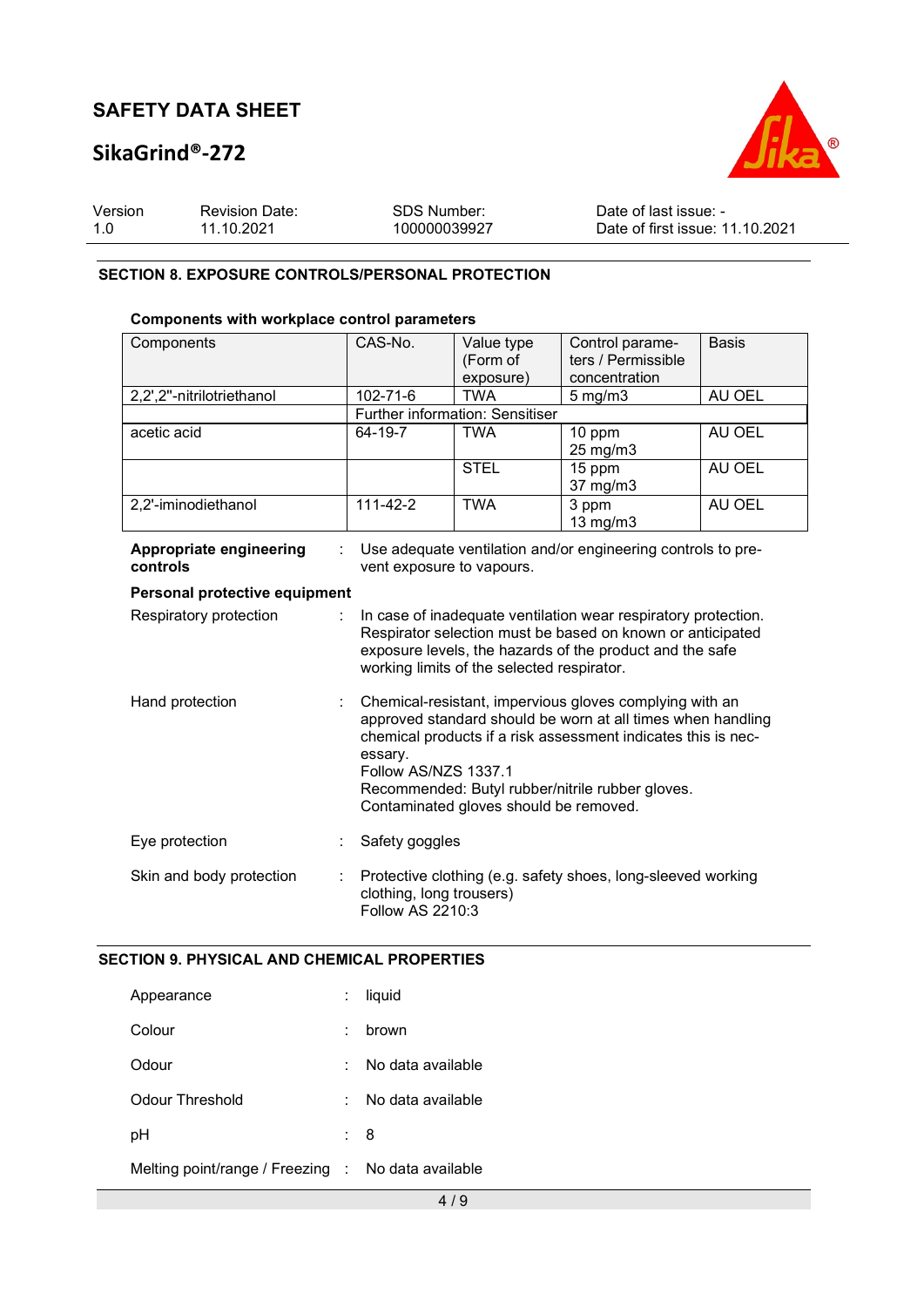# SikaGrind®-272



| Version<br>1.0 | <b>Revision Date:</b><br>11.10.2021                 |           | SDS Number:<br>100000039927                                                                                                                                           | Date of last issue: -<br>Date of first issue: 11.10.2021 |
|----------------|-----------------------------------------------------|-----------|-----------------------------------------------------------------------------------------------------------------------------------------------------------------------|----------------------------------------------------------|
|                | point                                               |           |                                                                                                                                                                       |                                                          |
|                | Boiling point/boiling range                         | ÷         | No data available                                                                                                                                                     |                                                          |
|                | Flash point                                         |           | Not applicable                                                                                                                                                        |                                                          |
|                | Evaporation rate                                    |           | No data available                                                                                                                                                     |                                                          |
|                | Flammability (solid, gas)                           | ÷         | No data available                                                                                                                                                     |                                                          |
|                | Upper explosion limit / Upper<br>flammability limit | ÷         | No data available                                                                                                                                                     |                                                          |
|                | Lower explosion limit / Lower<br>flammability limit | $\sim 10$ | No data available                                                                                                                                                     |                                                          |
|                | Vapour pressure                                     |           | 23 hPa                                                                                                                                                                |                                                          |
|                | Relative vapour density                             |           | No data available                                                                                                                                                     |                                                          |
|                | Density                                             |           | 1.06 g/cm3 (20 °C (68 °F))                                                                                                                                            |                                                          |
|                | Solubility(ies)<br>Water solubility                 |           | No data available                                                                                                                                                     |                                                          |
|                | Solubility in other solvents                        | ÷         | No data available                                                                                                                                                     |                                                          |
|                | Partition coefficient: n-<br>octanol/water          |           | No data available                                                                                                                                                     |                                                          |
|                | Auto-ignition temperature                           |           | No data available                                                                                                                                                     |                                                          |
|                | Decomposition temperature                           |           | No data available                                                                                                                                                     |                                                          |
|                | Viscosity<br>Viscosity, dynamic                     |           | No data available                                                                                                                                                     |                                                          |
|                | Viscosity, kinematic                                |           | No data available                                                                                                                                                     |                                                          |
|                | <b>Explosive properties</b>                         |           | No data available                                                                                                                                                     |                                                          |
|                | Oxidizing properties                                |           | No data available                                                                                                                                                     |                                                          |
|                | Volatile organic compounds                          |           | Directive 2010/75/EU of 24 November 2010 on industrial<br>emissions (integrated pollution prevention and control)<br>Volatile organic compounds (VOC) content: 6% w/w |                                                          |

## SECTION 10. STABILITY AND REACTIVITY

| Reactivity         | : No dangerous reaction known under conditions of normal use.          |
|--------------------|------------------------------------------------------------------------|
| Chemical stability | : The product is chemically stable.                                    |
|                    | Possibility of hazardous reac- : No hazards to be specially mentioned. |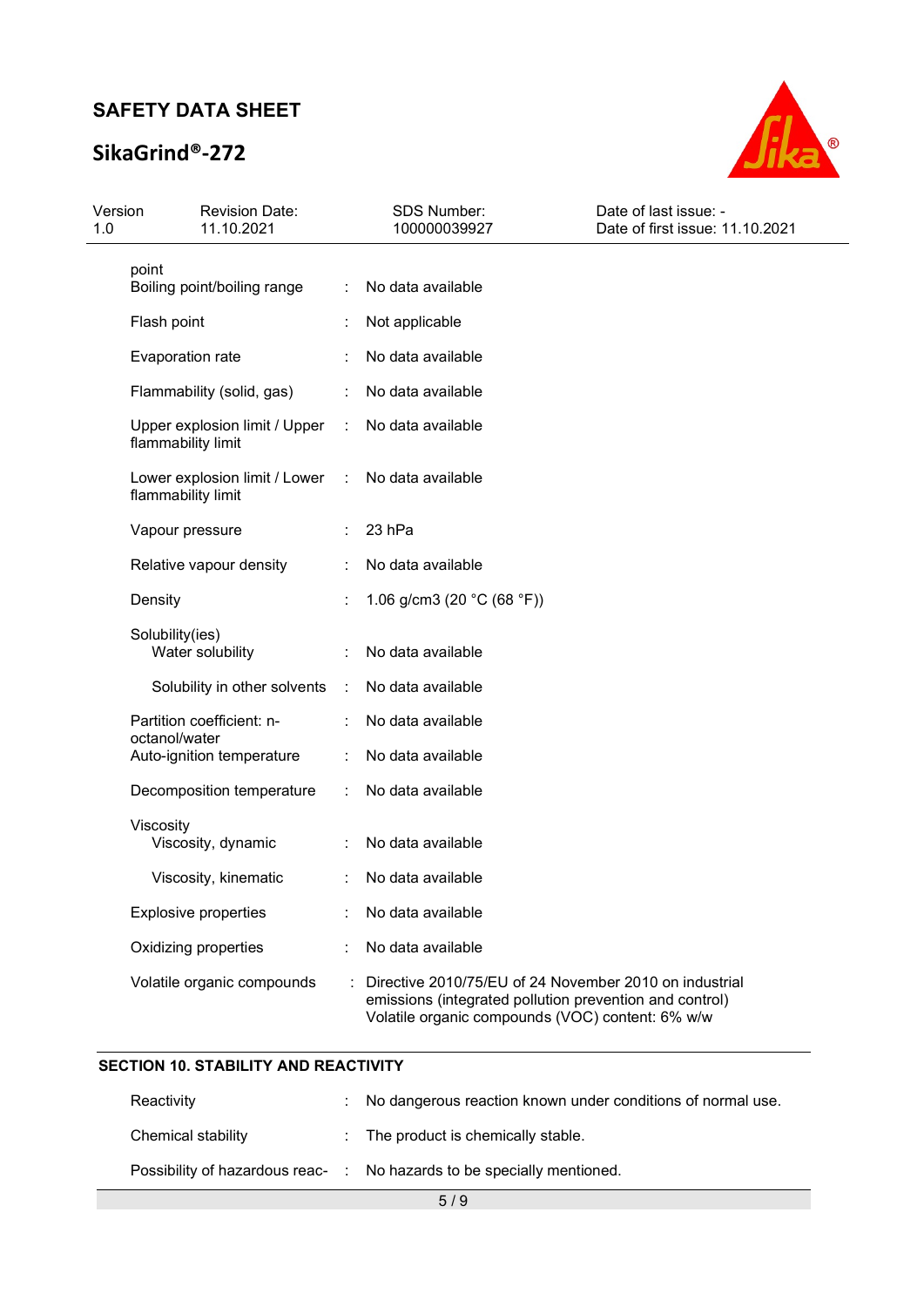# SikaGrind®-272



| Version<br>1.0 | <b>Revision Date:</b><br>11.10.2021                                                                                              |    | <b>SDS Number:</b><br>100000039927  | Date of last issue: -<br>Date of first issue: 11.10.2021 |
|----------------|----------------------------------------------------------------------------------------------------------------------------------|----|-------------------------------------|----------------------------------------------------------|
|                | tions                                                                                                                            |    |                                     |                                                          |
|                | Conditions to avoid                                                                                                              |    | No data available                   |                                                          |
|                | Incompatible materials                                                                                                           | ÷. | see section 7.                      |                                                          |
|                | <b>SECTION 11. TOXICOLOGICAL INFORMATION</b>                                                                                     |    |                                     |                                                          |
|                | <b>Acute toxicity</b><br>Not classified based on available information.                                                          |    |                                     |                                                          |
|                | <b>Components:</b><br>1,1',1'-nitrilotripropan-2-ol:<br>Acute oral toxicity                                                      |    | LD50 Oral (Rat): ca. 4,000 mg/kg    |                                                          |
|                | Acute dermal toxicity                                                                                                            |    | LD50 Dermal (Rabbit): > 5,000 mg/kg |                                                          |
|                | <b>Skin corrosion/irritation</b><br>Not classified based on available information.<br>Serious eye damage/eye irritation          |    |                                     |                                                          |
|                | Causes serious eye damage.                                                                                                       |    |                                     |                                                          |
|                | Respiratory or skin sensitisation                                                                                                |    |                                     |                                                          |
|                | <b>Skin sensitisation</b><br>Not classified based on available information.                                                      |    |                                     |                                                          |
|                | <b>Respiratory sensitisation</b><br>Not classified based on available information.                                               |    |                                     |                                                          |
|                | <b>Chronic toxicity</b>                                                                                                          |    |                                     |                                                          |
|                | Germ cell mutagenicity<br>Not classified based on available information.<br>Carcinogenicity                                      |    |                                     |                                                          |
|                | Not classified based on available information.<br><b>Reproductive toxicity</b><br>Not classified based on available information. |    |                                     |                                                          |
|                | <b>STOT - single exposure</b><br>Not classified based on available information.                                                  |    |                                     |                                                          |
|                | <b>STOT - repeated exposure</b><br>Not classified based on available information.                                                |    |                                     |                                                          |
|                | <b>Aspiration toxicity</b><br>Not classified based on available information.                                                     |    |                                     |                                                          |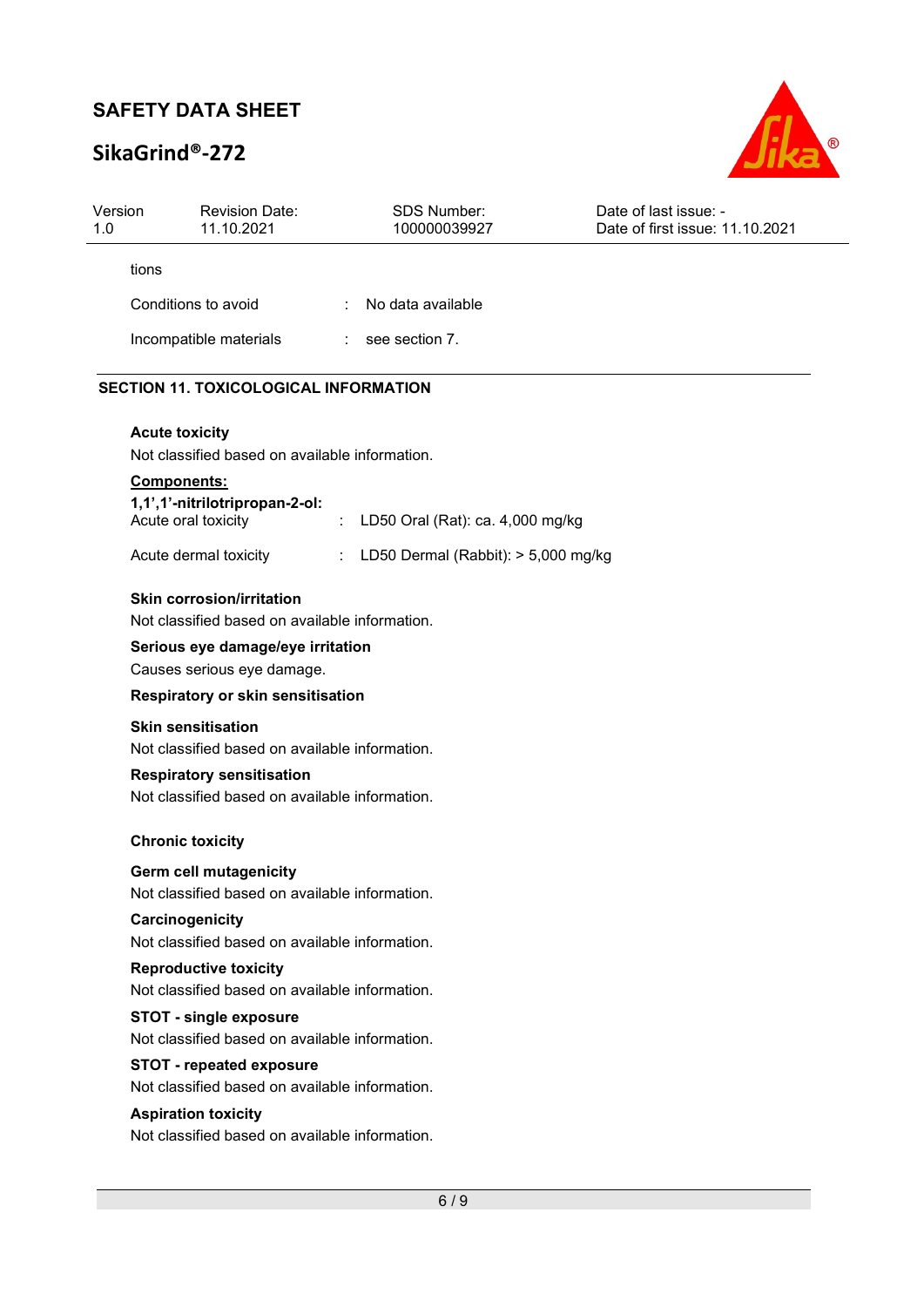# SikaGrind®-272



| Version<br>1.0     | <b>Revision Date:</b><br>11.10.2021                                                                              | SDS Number:<br>100000039927                                                                    | Date of last issue: -<br>Date of first issue: 11.10.2021                                                               |
|--------------------|------------------------------------------------------------------------------------------------------------------|------------------------------------------------------------------------------------------------|------------------------------------------------------------------------------------------------------------------------|
|                    | <b>SECTION 12. ECOLOGICAL INFORMATION</b>                                                                        |                                                                                                |                                                                                                                        |
|                    | <b>Ecotoxicity</b>                                                                                               |                                                                                                |                                                                                                                        |
|                    | <b>Components:</b><br>1,1',1'-nitrilotripropan-2-ol:<br>Toxicity to daphnia and other :<br>aquatic invertebrates | EC50 (Daphnia (water flea)): > 500 mg/l<br>Exposure time: 48 h                                 |                                                                                                                        |
|                    | 2,2'-iminodiethanol:<br>Toxicity to daphnia and other :<br>aquatic invertebrates                                 | EC50 (Daphnia magna (Water flea)): 55 mg/l<br>Exposure time: 48 h                              |                                                                                                                        |
| plants             | Toxicity to algae/aquatic                                                                                        | Exposure time: 72 h                                                                            | EC50 (Pseudokirchneriella subcapitata (green algae)): 75 mg/l                                                          |
|                    | <b>Persistence and degradability</b><br>No data available                                                        |                                                                                                |                                                                                                                        |
|                    | <b>Bioaccumulative potential</b><br>No data available                                                            |                                                                                                |                                                                                                                        |
|                    | <b>Mobility in soil</b><br>No data available                                                                     |                                                                                                |                                                                                                                        |
|                    | <b>Other adverse effects</b>                                                                                     |                                                                                                |                                                                                                                        |
| Product:<br>mation | Additional ecological infor-                                                                                     | : There is no data available for this product.                                                 |                                                                                                                        |
|                    | <b>SECTION 13. DISPOSAL CONSIDERATIONS</b>                                                                       |                                                                                                |                                                                                                                        |
|                    | <b>Disposal methods</b>                                                                                          |                                                                                                |                                                                                                                        |
|                    | Waste from residues                                                                                              | courses or the soil.<br>cal or used container.<br>Send to a licensed waste management company. | The product should not be allowed to enter drains, water<br>Do not contaminate ponds, waterways or ditches with chemi- |
|                    | Contaminated packaging                                                                                           | Empty remaining contents.<br>Dispose of as unused product.<br>Do not re-use empty containers.  |                                                                                                                        |

If potential for exposure exists refer to Section 8 for specific personal protective equipment.

## SECTION 14. TRANSPORT INFORMATION

## International Regulations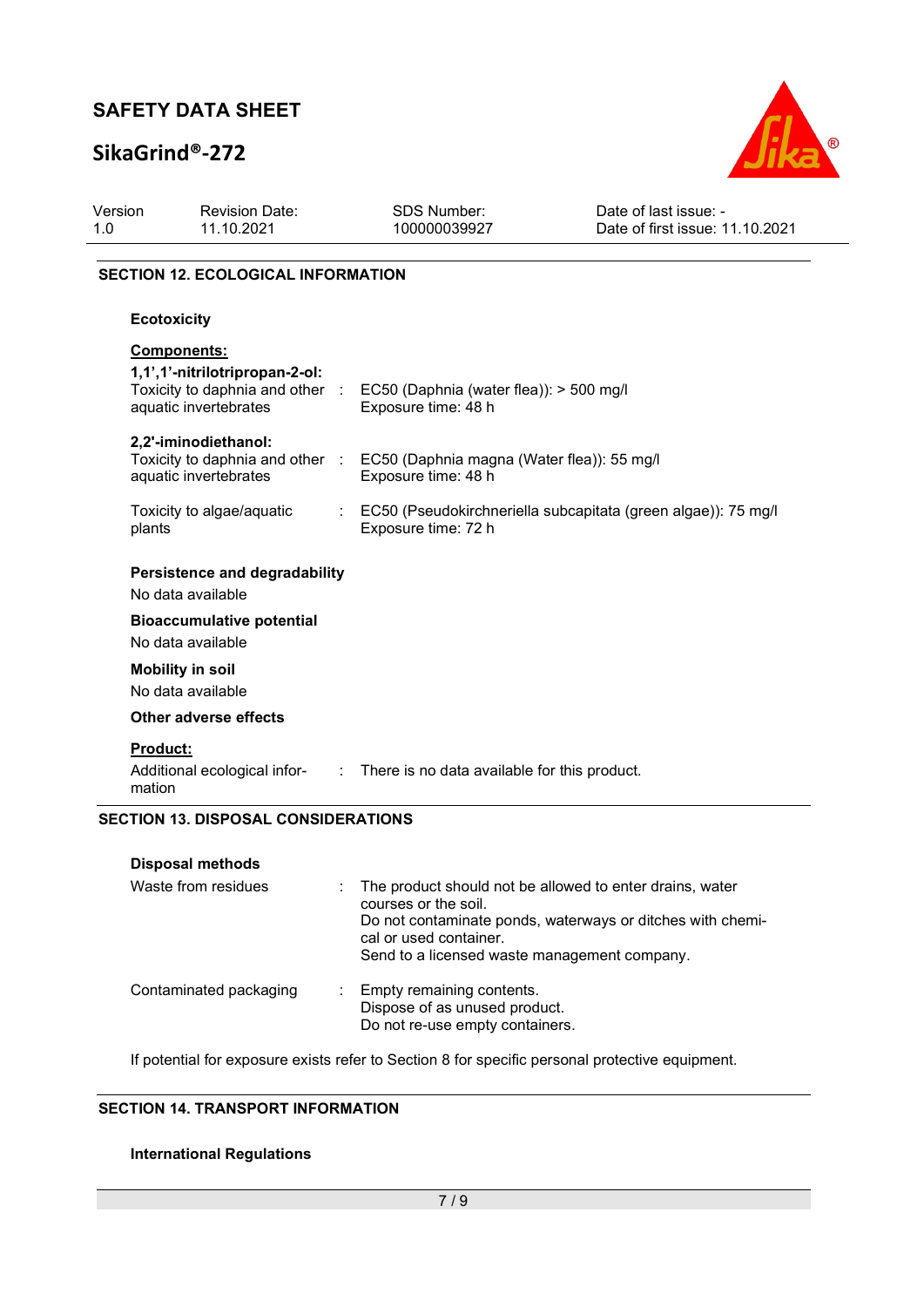## SikaGrind®-272



| Version | <b>Revision Date:</b> | SDS Number:  | Date of last issue: -           |
|---------|-----------------------|--------------|---------------------------------|
| 1.0     | 11.10.2021            | 100000039927 | Date of first issue: 11.10.2021 |
|         |                       |              |                                 |

### UNRTDG

Not regulated as a dangerous good

### IATA-DGR

Not regulated as a dangerous good

#### IMDG-Code Not regulated as a dangerous good

## Transport in bulk according to Annex II of MARPOL 73/78 and the IBC Code

Not applicable for product as supplied.

### National Regulations

## ADG

Not regulated as a dangerous good

### SECTION 15. REGULATORY INFORMATION

### Safety, health and environmental regulations/legislation specific for the substance or mixture

| Standard for the Uniform<br>Schedule 5<br>Scheduling of Medicines and<br>Poisons                      |                                                                                                                                                                                                  |
|-------------------------------------------------------------------------------------------------------|--------------------------------------------------------------------------------------------------------------------------------------------------------------------------------------------------|
| International Chemical Weapons Convention (CWC)<br><b>Schedules of Toxic Chemicals and Precursors</b> | Not applicable                                                                                                                                                                                   |
| <b>Prohibition/Licensing Requirements</b>                                                             | There is no applicable prohibition,<br>authorisation and restricted use<br>requirements, including for carcino-<br>gens referred to in Schedule 10 of<br>the model WHS Act and Regula-<br>tions. |

The components of this product are reported in the following inventories: AIIC **interest and inventory**, or in compliance with the inventory

## SECTION 16 OTHER INFORMATION

| <b>Revision Date</b><br>Date format     | : 11.10.2021<br>dd.mm.yyyy                                                             |
|-----------------------------------------|----------------------------------------------------------------------------------------|
| <b>Full text of other abbreviations</b> |                                                                                        |
| AU OEL                                  | Australia. Workplace Exposure Standards for Airborne Con-<br>taminants.                |
| AU OEL / TWA                            | : Exposure standard - time weighted average                                            |
| AU OEL / STEL                           | Exposure standard - short term exposure limit                                          |
| <b>ADG</b>                              | Australian Dangerous Goods Code.                                                       |
| <b>ADR</b>                              | European Agreement concerning the International Carriage of<br>Dangerous Goods by Road |
| CAS                                     | : Chemical Abstracts Service                                                           |
| <b>DNEL</b>                             | Derived no-effect level                                                                |
| EC50                                    | Half maximal effective concentration                                                   |